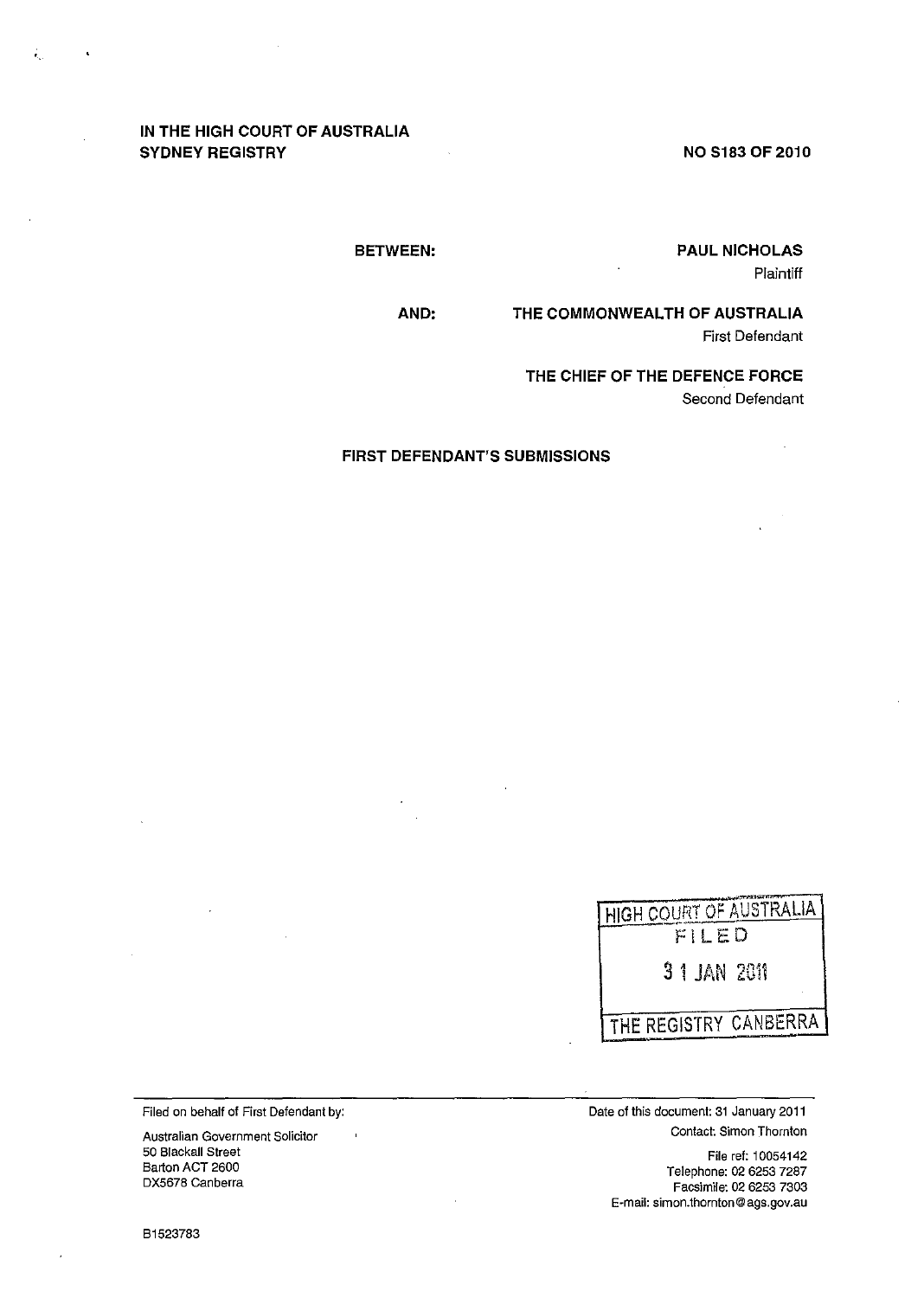#### PART I SUITABILITY FOR PUBLICATION

1. These submissions are in a form suitable for publication on the interne!.

#### PART II ISSUES

2. The question of law stated for the opinion of the Full Court concerns the constitutional validity of item 5 of Schedule 1 to the Military Justice (Interim Measures) Act (No 2) 2009 (Cth) (Interim Measures Act).

## PART III SECTION 78B OF THE JUDICIARY ACT

3. The plaintiff has given adequate notice of the proceedings to the Attorneys-General in compliance with s 78B of the Judiciary Act 1903: Special Case Book (SCB) 7.

## 10 PART IV FACTS

4. The material facts are set out in the special case stated by the parties and filed on 30 November 2010: SCB 15. The facts are reproduced in Pt V of the plaintiff's submissions.

#### PART V APPLICABLE PROVISIONS

- 5. Subject to the following, the relevant constitutional and legislative provisions are identified and set out in Annexure A to the plaintiff's submissions.
- 6. There is one additional aspect of the factual and legislative context to which attention should be drawn. Item 5 of Sch 1 to the Interim Measures Act has the effect of declaring the rights and liabilities of all persons who have been the subject 20 of a purported punishment or order under Pt IV of the Defence Force Discipline Act 1982 (DFD Act) by the Australian Military Court (AMC), other than an order of imprisonment, to be (and always to have been) the same as if the punishment or order had been properly imposed by a general court martial and approved or not quashed or revoked by a reviewing authority.
	- 7. The rights and liabilities of persons so declared are subject to the outcome of any review provided for by Pt 7 of Sch 1: item 5(4). Pursuant to Pt 7 of Sch 1, a person (such as the plaintiff) who has been subject to a purported punishment or Pt IV order by ihe AMC may lodge a petition for punishment review with a competent reviewing authority. Punishments of detention are subject to automatic review: item 25(4).

30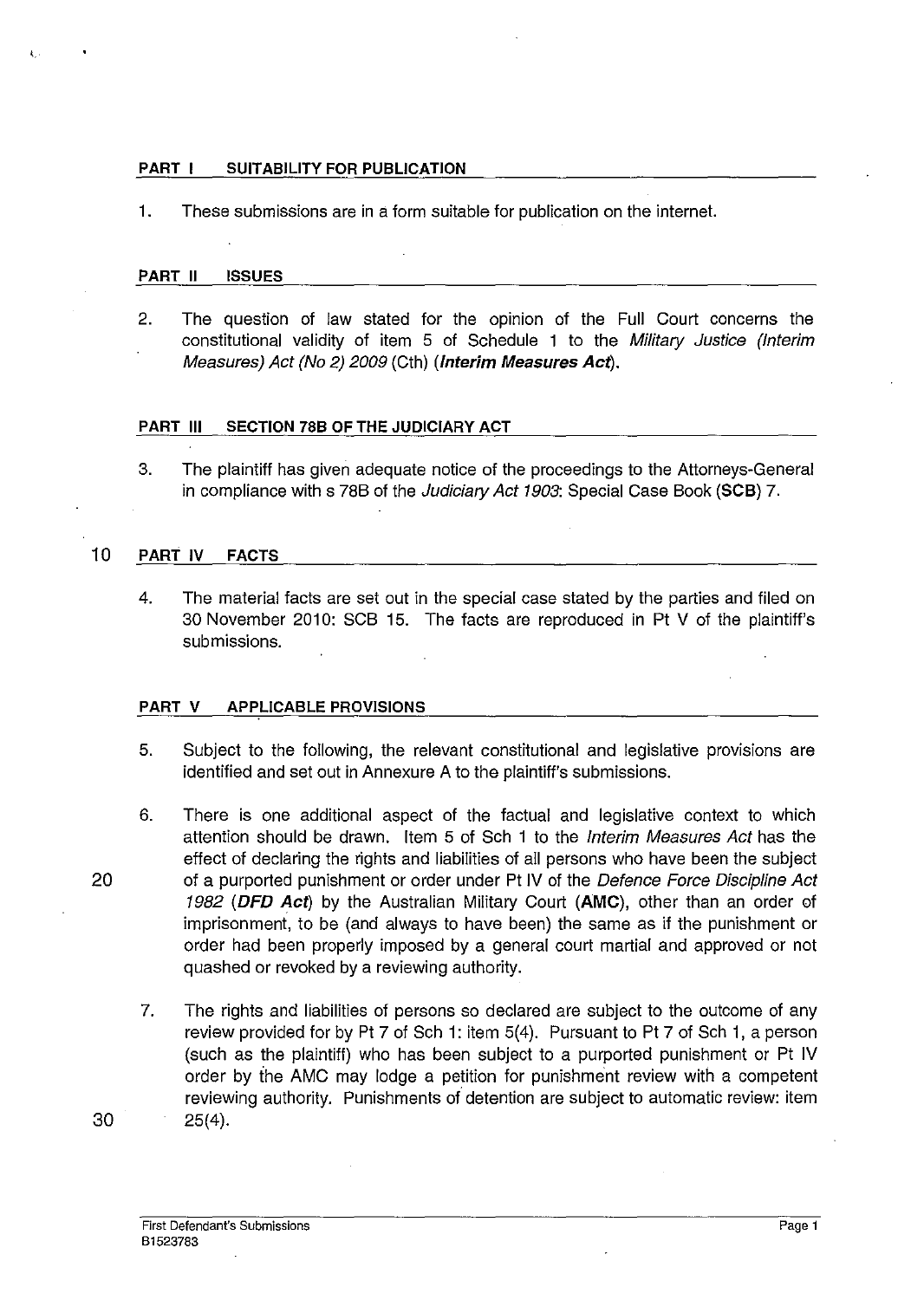8. The plaintiff was advised of his right to seek a punishment review pursuant to Pt 7 of Sch 1: paragraph 14 of the speciai case (SCB 17) and Annexure B (SCB 23). The plaintiff did not lodge a petition for a punishment review within the time permitted under Pt 7 of Sch 1 and has not sought an extension to lodge such a petition outside the standard time period: paragraphs 15 and 16 of the special case (SCB 17).

#### **PART VI ARGUMENT**

9. Item 5 of Sch 1 to the *Interim Measures Act* is a law with respect to the defence of the Commonwealth, within the scope of the Commonwealth's legislative power 10 under s 51 (vi) of the Constitution. The enactment does not constitute an Act of Pains and Penalties. Nor does it otherwise involve the legislature in the exercise or usurpation of, or interference with, the judicial power of the Commonwealth.

## **The** Interim Measures *Act* is a law **within** s 51(vi)

- 10. Section 51 (vi) of the Constitution supports laws that are "directed to the defining characteristic of armed forces as disciplined forces organised hierachically" including through the enactment of "measures intended to maintain discipline and morale within the forces": White v Director of Military Prosecutions (2007) 231 CLR 570 (White) at 596 at 596 per Gummow, Hayne and Crennan J; Lane v Morrison  $(2009)$  239 CLR 230 (Lane) at 238 per French CJ and Gummow J.
- 20 . 11. As is evident from its structure and the timing of its enactment, and as is spelt out in item 2 of Sch 1, item 5 of Sch 1 has as its main object to maintain the continuity of discipline in the Defence Force in the immediate aftermath of Lane. Item 5 applies by reference to purported orders made and punishments imposed by the AMC under the DFD Act. The purported orders and punishments in question were made and imposed in respect of charges laid against Defence Force personnel for service offences under the DFD Act. Item 5 therefore furthers the objective of maintaining and enforcing service discipline and morale. By maintaining the continuity and integrity of disciplinary measures within the Defence Force the Interim Measures Act serves to assist in the object of defence of the Commonwealth: Australian 30 Communist Party v Commonwealth (Communist Party Case) (1951) 83 CLR 1 at 273 per Kitto J. The enactment bears the character of being a law with respect to defence.
- 12. The method of administering military discipline and justice effected by item 5 of Sch 1 does not suffer from the defect identified by the Court in Lane. Item 5 declares the rights and liabilities of all persons who have been the subject of a purported punishment or Pt IV order by the AMC to be (and always to have been) the same as if the punishment or order had been imposed by a general court martial, pursuant to the DFD Act as amended, and approved (or not disturbed) by a reviewing authority within the chain of command. The rights and liabilities of 40 persons as declared by item 5 are also subject to the outcome of any review undertaken pursuant to Pt 7 of Sch 1: item 5(4). The disciplinary measures to which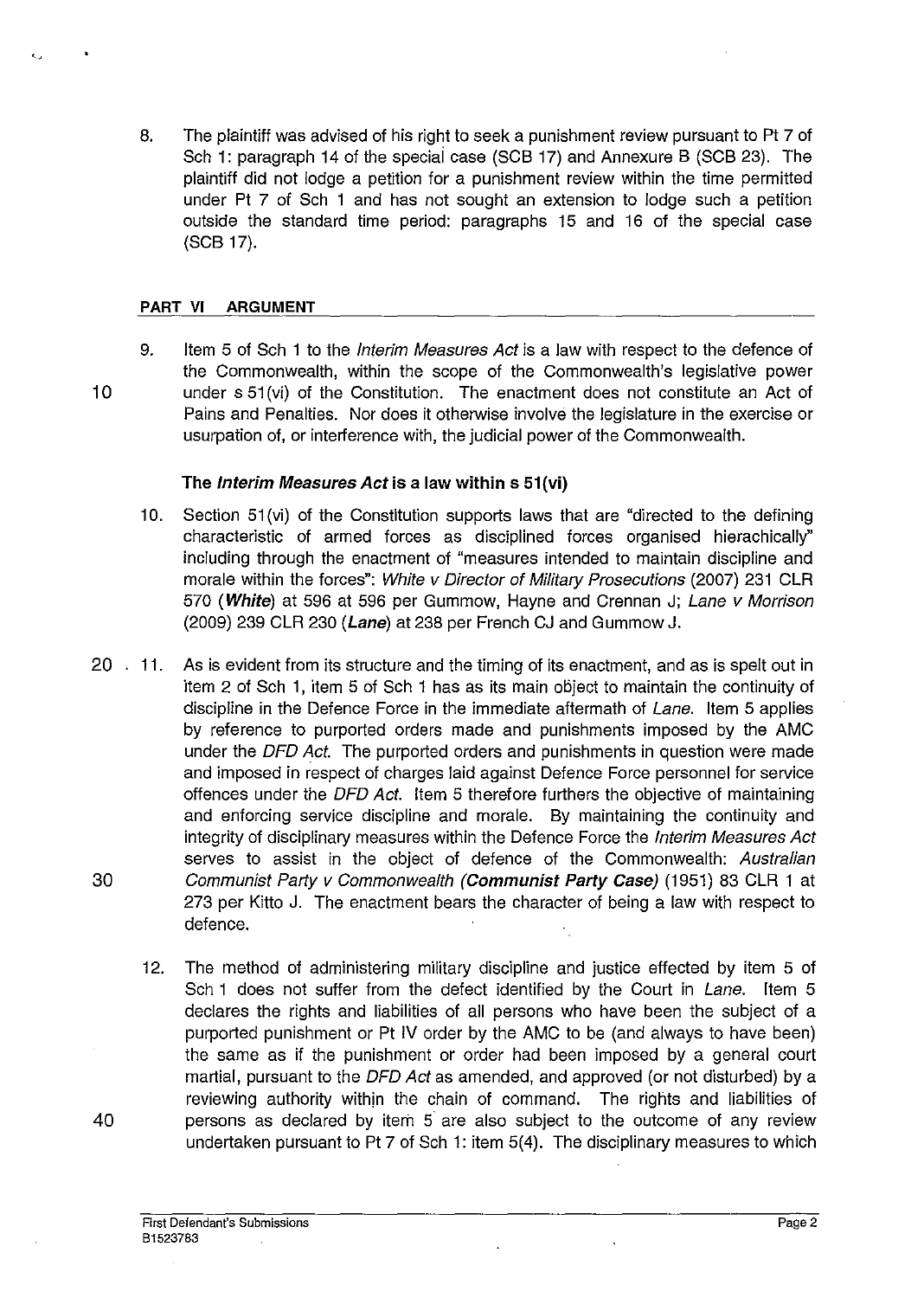effect is given by item 5 thus operate within the command hierarchy of the defence forces, consistently with the constitutional foundations of military justice identified in White.

13. The primary argument as to invalidity advanced by the plaintiff is that item 5 constitutes an Act of Pains and Penalties' and for that reason infringes the separation of judicial and legislative powers for which the Constitution provides. In dealing with this contention, it is necessary to begin by accurately characterising the operation and effect of the impugned enactment. Item 5 operates by reference to past purported decisions of the AMC, in the sense that it takes the purported orders 10 and punishments of that body as an historical point of reference for the identification of the rights and liabilities being declared. In the plaintiff's case, item 5 has the effect of declaring him to be, and to have been since 25 August 2008, subject to a severe reprimand, to have had a reduction in rank to Lieutenant (with effect from 1 January 2006), to be liable to pay reparation to the Commonwealth totalling \$1910.23 and to be dismissed from the Defence Force (with effect from 19 September 2008): SCB 16.

- 14. The Interim Measures Act was enacted to deal with invalid decisions of the AMC, following the decision of the Court in Lane. Item 5 does not seek to "validate" or otherwise alter the status of the invalid decisions of the AMC. The plaintiff's 20 submission to the contrary (at paragraph 19) should be rejected. The rights and liabilities declared in item 5 operate solely by force of the Interim Measures Act and not the previous purported orders and punishments themselves. Contrary to the plaintiff's submissions (in paragraph 21), item 5 of the Interim Measures Act follows in all material respects the legislative model upheld in  $R$  v Humby; Ex parte Rooney (1973) 129 CLR 231 (Humby) and Re Macks; Ex parte Saint (2000) 204 CLR 158 (Re Macks).
- 15. In Humby the Court rejected a challenge to s 5 of the Matrimonial Causes Act 1971 (Cth), which was enacted in response to the decisions of the Court in Kotsis v Kotsis (1970) 122 CLR 69 and Knight v Knight (1971) 122 CLR 114 and which was in 30 terms materially equivalent to item 5 of the Interim Measures Act. To similar effect, the Court in Re Macks upheld the validity of the Federal Courts (State Jurisdiction) Act 1999 (SA) (and equivalent Qld legislation), which was enacted in response to the decision of the Court in Re Wakim; Ex parte McNally (1999) 198 CLR 511. In Re Macks at 200 McHugh J described Humby as standing for the principle that:

It has been customary in much of the literature and in previous High Court judgments to refer to  $\mathbf{1}$ "Bills of Attainder' and "Bills of Pains and Penalties", even in the context of legislation which has been enacted, although contrast Australian Communist Party v Commonwealth ("Communist Party case") (1951) 83 CLR 1 at 172 per Latham CJ and see Polyukhovich v Commonwealth (1991) 172 CLR 501 at 646 per Dawson J. Acts of Attainder are concerned with the imposition of capital punishments and Acts of Pains and Penalties with lesser penalties (see Communist Party case at 172 per Latham GJ; as to the duration and civil consequences of attainder, see Dugan v Mirror Newspapers Ltd (1978) 142 CLR 583 at 602, 605). Given the nature of the liabilities declared by item 5 of the Interim Measures Act, these submissions adopt the terminology of **'Pains and Penalties".**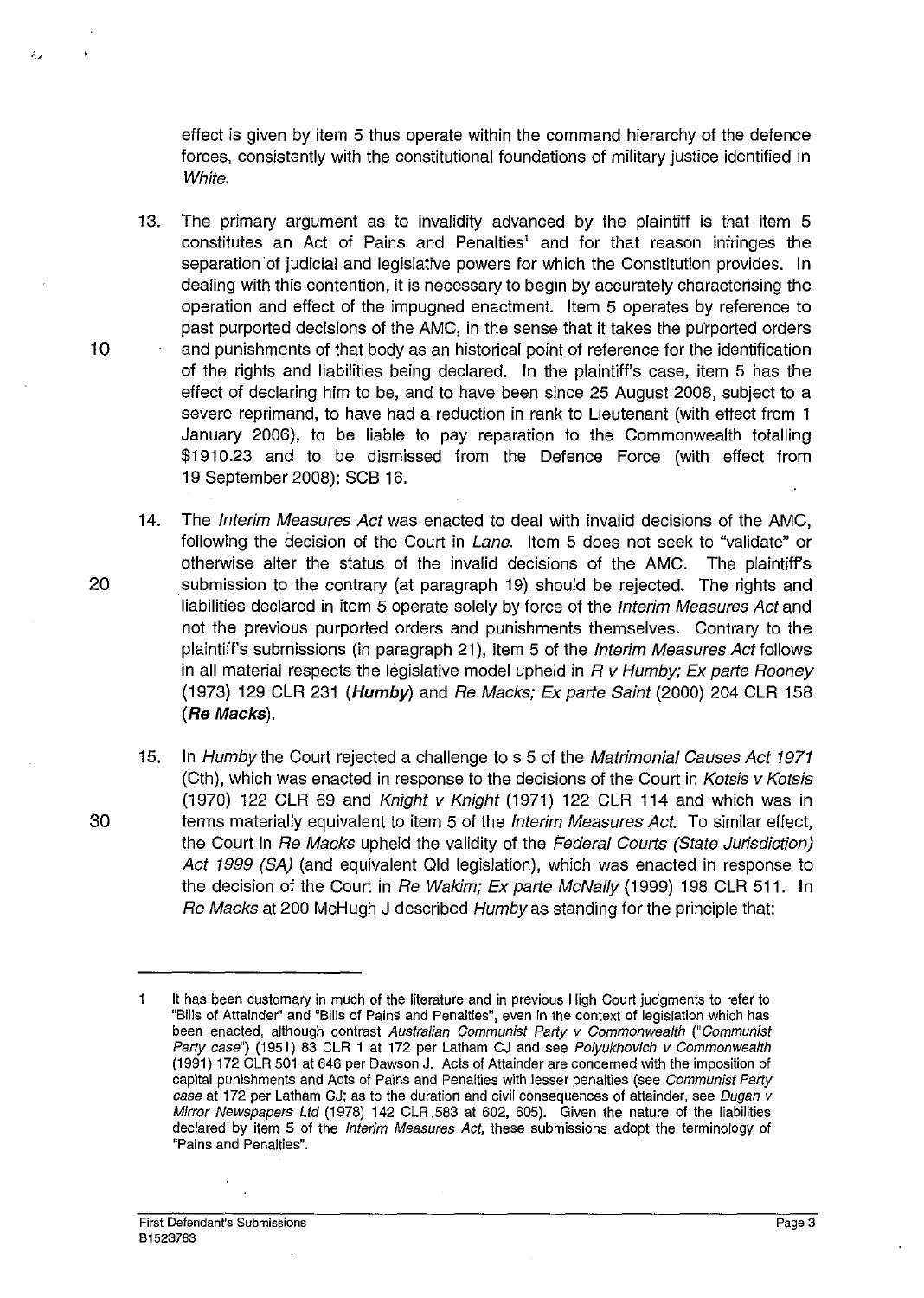Subject to the Constitution, it is within the legislative power of either the Commonwealth or of a State to provide, by legislation, that the rights and liabilities of certain persons will be as declared by reference to the rights and liabilities as purportedly determined by an ineffective exercise of judicial power. "Subject to the Constitution" means, in the case of the Commonwealth, that there must be a relevant head of power under which the law is enacted and that the law must not offend Ch III or any express or implied prohibition in the Constitution, In the case of a State, "subject to the Constitution" means the law must not offend Ch III or any express or implied prohibition in the Constitution and that it must not be rendered inoperative by reason of s109.

#### **The Interim Measures Act does not offend Ch III**

- 16. The fact that item 5 operates by reference to the actions of a body which invalidly purported to exercise the judicial power of the Commonwealth does not mean that the enactment itself amounts to an exercise of judicial power, or otherwise interferes with the exercise of judicial power. The Commonwealth may, within the scope of its enumerated heads of power, enact laws declaring the rights and liabilities of persons, including with retroactive effect, by reference to purported orders made by bodies subsequently found to be acting *ultra vires*. Such an Act does not involve the legislature in an exercise of, or interference with, judicial power: Humbyat 243, 20 248-249; Re Macks at 200.
- 17. The rights and liabilities declared by item 5 are matters which may properly be the subject of direct legislative regulation. Item 5 does not deal with matters which are uniquely susceptible to judicial determination or "unsusceptible to legislative determination": see Australian Building Construction Employees' and Builders Labourers' Federation v Commonwealth *(BLP)* (1986) 161 CLR 88 at 95. Any contention that the matters dealt with in item 5 are within the exclusive province of the Ch III courts (as appears to be implicit in the plaintiff's submissions at paragraph 21 (b) and 22) must fail in light of the Court's decision in White, upholding the validity of a military justice system administered through service tribunals which are not 30 Ch III courts.
	- 18. The types of liabilities which are relevantly declared to apply **in** respect of the plaintiff (and are taken to have applied since 25 August 2008) - severe reprimand, loss of rank, financial reparations and dismissal - are matters which may properly be the subject of administrative or legislative action, without trespassing into the exclusive domain of the Ch III courts: see The Queen v White, ex parte Byrnes (1963) 109 CLR 665 at 670; Tankey v Adams (2000) 104 FCR 152 at 162-164; Health Insurance Commission v Grey (2002) 120 FCR 470 at 487-489; Selim v Lele (2008) 167 FCR 61 at 82.' As to the imposition of an obligation to pay money by way of reparations, see Ex parte Byrnes at 670 where the Court suggested that a

10

'.

<sup>2</sup> Selim v Lele (2008) 167 FCR 61 was the subject of appeal to the High Court. However, the appellant abandoned the argument that s 106U of the Health Insurance Act 1953 (Cth) was unconstitutional because it involved a conferral of the judicial power of the Commonwealth on a body other than a Ch III court: Wong v Commonwealth (2009) 236 CLR 573 at [88J,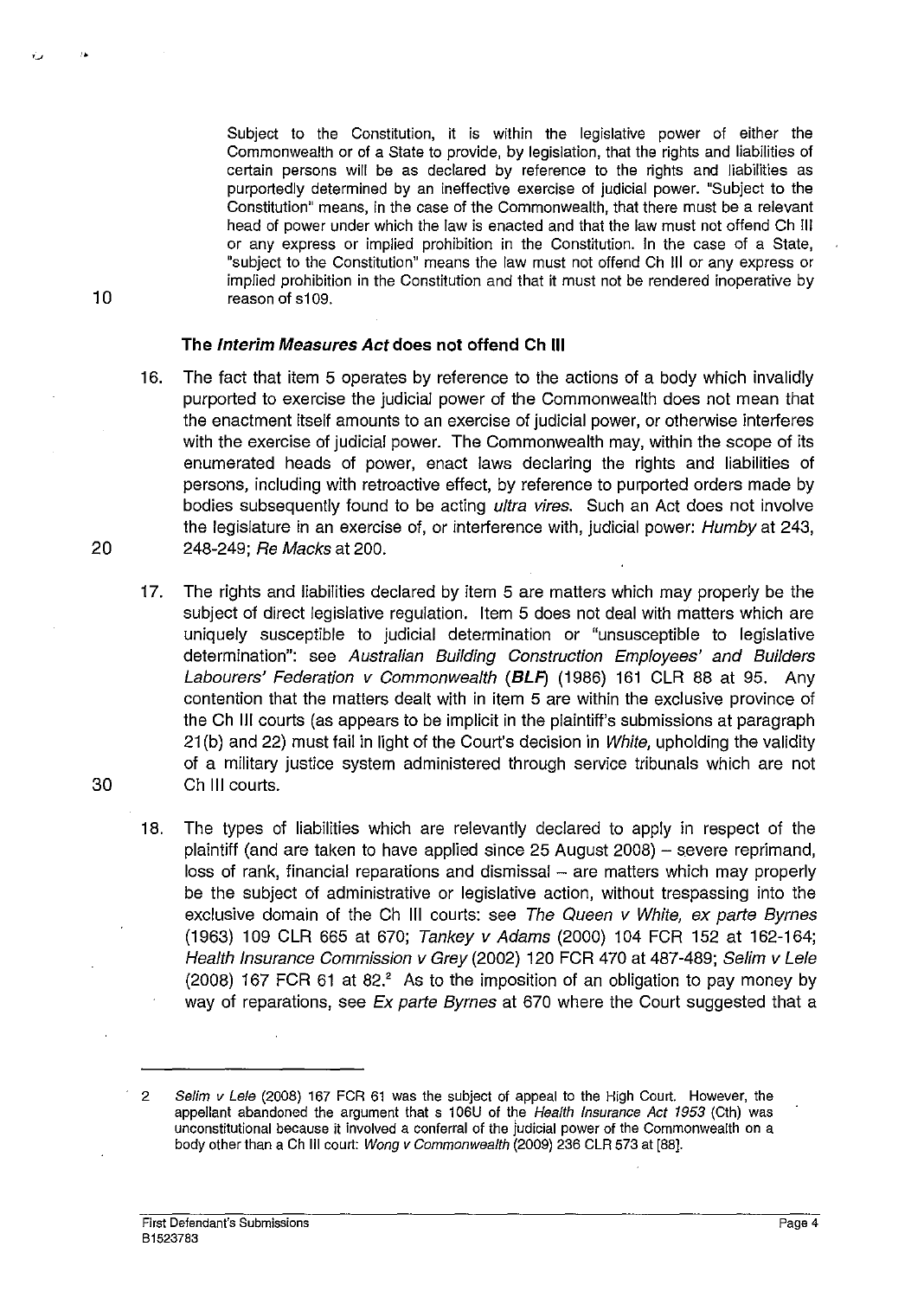"fine" imposed on public servants by an administrative tribunal ought properly be described as "nothing but a mulc!".

- 19. The rights and liabilities for which item 5 provides are of a kind which could, in different circumstances, be the subject of determination in judicial proceedings.<sup>3</sup> However, that is not indicative of any infringement of the separation of powers. Chapter III contains no prohibition, express or implied, that rights that could be in issue in legal proceedings, or are in issue in actual proceedings, shall not be the subject of legislative declaration or action: Humby at 248-9 per Mason J; see also Nelungaloo Pty Ltd v Commonwealth (1948) 75 CLR 495 at 503-4 and 579-80 and 10 Polyukhovich v Commonwealth (1991) 172 CLR 501 (Polyukhovich) at 533. Indeed, the powers of the Commonwealth extend to the enactment of ad hominem legislation dealing directly with substantive rights which are the subject of pending proceedings: BLF at 95; HA Bacharach Pty Ltd v Queensland (1998) 195 CLR 547 at 563-4.
- 20. As the decisions of the Court in Humby and Re Macks make clear, the retroactive aspect of item 5 is not indicative of any excess of power or infringement of Ch Ill. The powers of the Commonwealth with respect to the matters enumerated in s 51 of the Constitution extend to the enactment of laws having a retroactive effect:  $R$  v Kidman (1915) 20 CLR 425 at 451; Polyukhovich. Nor is it significant, as a matter of 20 constitutional validity, that item 5 of the Interim Measures Act has consequences for a limited group of people. That does not provide any indication of usurpation of, or interference with, the judicial process: see Re Macks at 234 per Gummow J; Nicholas v R (1998) 193 CLR 173 at 191-193, 203, 211-212, 238-239, 277-278; see also Liyanage at 289.
- 21.' The concept of "usurpation of the judicial power" is not susceptible of precise and comprehensive definition:  $Hump$  at 248-9 per Mason J, citing Livanage v R [1967] 1 AC 259 (Liyanage) at 289-90. A usurpation of judicial power may occur where legislation removes from the courts their function "of the adjudgment and punishment of criminal guilt under a law of the Commonwealth" (Chu Kheng Lim v 30 Minister for Immigration, Local Govemment and Ethnic Affairs (1992) 176 CLR 1 (Lim) at 27) or where the legislature has otherwise exercised judicial power on its own behalf: Nicholas v R (1998) 193 CLR 173 (Nicholas) at 220 per McHugh J. An Act may also involve a usurpation of judicial power if it "prejudges an issue with respect to a particular individual and requires a court to exercise its function accordingly": Leeth v Commonwealth (1992) 174 CLR 455 at 470 per Mason CJ, Dawson and McHugh JJ.
- 22. In Liyanage the Privy Council found that the Criminal Law (Special Provisions) Act 1962 (Ceylon) and the Criminal Law Act 1962 (Ceylon) amounted to an interference with the judicial process and infringed the separation of judicial and legislative 40 powers that was implicit in the Constitution of Ceylon. Liyanage was an "extreme"

<sup>3</sup> Although the Full Federal Court considered in Tankey v Adams (2000) 104 FCR 152 at 163 that directions for reprimand may be foreign to the exercise of judicial power.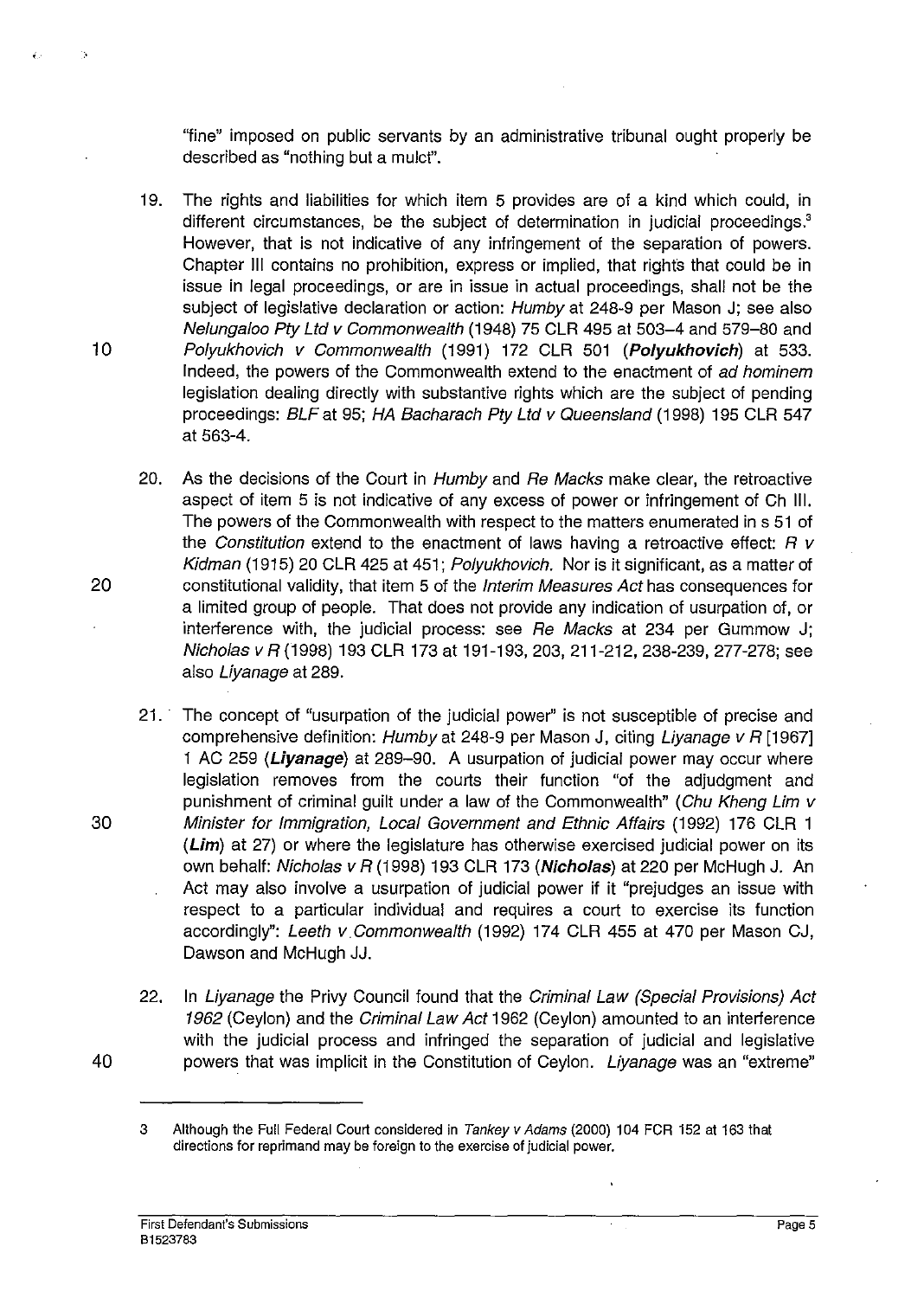case (see Albarran v Companies Auditors and Liquidators Disciplinary Board (2007) 231 CLR 350 at 370 per Kirby J) involving legislation of "an unusual character" (Humbyat 249 per Mason J). The legislation in Liyanage was directed specifically to the conviction and punishment of particular offenders in a pending case: Liyanage at 290; Nicholas at 192, 193, 203. The Privy Council, at 290, agreed with the description of the "pith and substance of both Acts" as being "a legislative plan ex post facto to secure the conviction and enhance the punishment of ... particular individuals".

- 23. Like s 5 of the Matrimonial Causes Act 1971 (see Humbyat 249), item 5 of the 10 Interim Measures Act does not interfere with the exercise of Commonwealth judicial power by a Ch III court in any of the ways referred to in the above authorities. The Interim Measures Act does not touch the judicial process at all.
- 24. As to the usurpation of judicial power, it may be accepted that, as a general proposition, an Act of Pains and Penalties is invalid: Liyanage at 289. Such an enactment is contrary to the separation of powers because it involves a legislative exercise of, and therefore usurpation of, judicial power: Liyanage at 289; Polyukhovich at 539, 649, 686, 721.<sup>4</sup> Yet to ask whether a particular Act fits the description of an Act of Pains and Penalties may be apt to distract. The real question is whether the Act involves a purported exercise of the judicial power of the 20 Commonwealth in a manner contrary to the separation of legislative and judicial powers for which the Constitution provides: Polyukhovich at 649 per Dawson J. That question is not the same as that which arises in respect of an express and specific prohibition on Acts of Attainder, such as applies under the US Constitution:<sup>5</sup> see Polyukhovich at 534 per Mason CJ.
- 25. An Act of the Commonwealth which itself purported to determine the guilt of a particular individual or particular individuals and impose punishment for such guilt WOUld, at least ordinarily, be invalid because the adjudication and punishment of criminal quilt under a law of the Commonwealth is a function exclusively conferred on Ch III Courts: Lim at 27; Waterside Workers' Federation of Australia v J W *30* Alexander (1918) 25 CLR 434 at 444; Nicholas at 220 and 231.
	- 26. Any consideration of the validity of such a law in the specific context of Defence Force discipline would need to take into account the general principles relating to exclusive judicial power postulated in the above authorities and the special nature of the defence power and service offences as considered in White, Lane and earlier authorities: see Lim at 28 (where Brennan, Deane and Dawson JJ referred to the

·0

<sup>4</sup> As the constitutional vice of Acts of Attainder and Acts of Pains and Penalty is linked to the separation of powers, there is no equivalent restriction on the legislative power of the United Kingdom Parliament. The history of Acts of Attainder and Acts of Pains and Penalty in the United Kingdom is set out in detail in M P Lehmann "The Bill of Attainder Doctrine: A Survey of the Decisional Law" 5 Hastings Constitutional Law Quarterly 767 (1978) at 768·777.

<sup>5</sup> Article I, s 9, cl. 3 of the US Constitution provides: "No Bill of Attainder or ex post facto Law shall be passed." Article I, s 10, cl. 1 provides: "No State shall ... pass any Bill of Attainder, [or] ex post facto Law".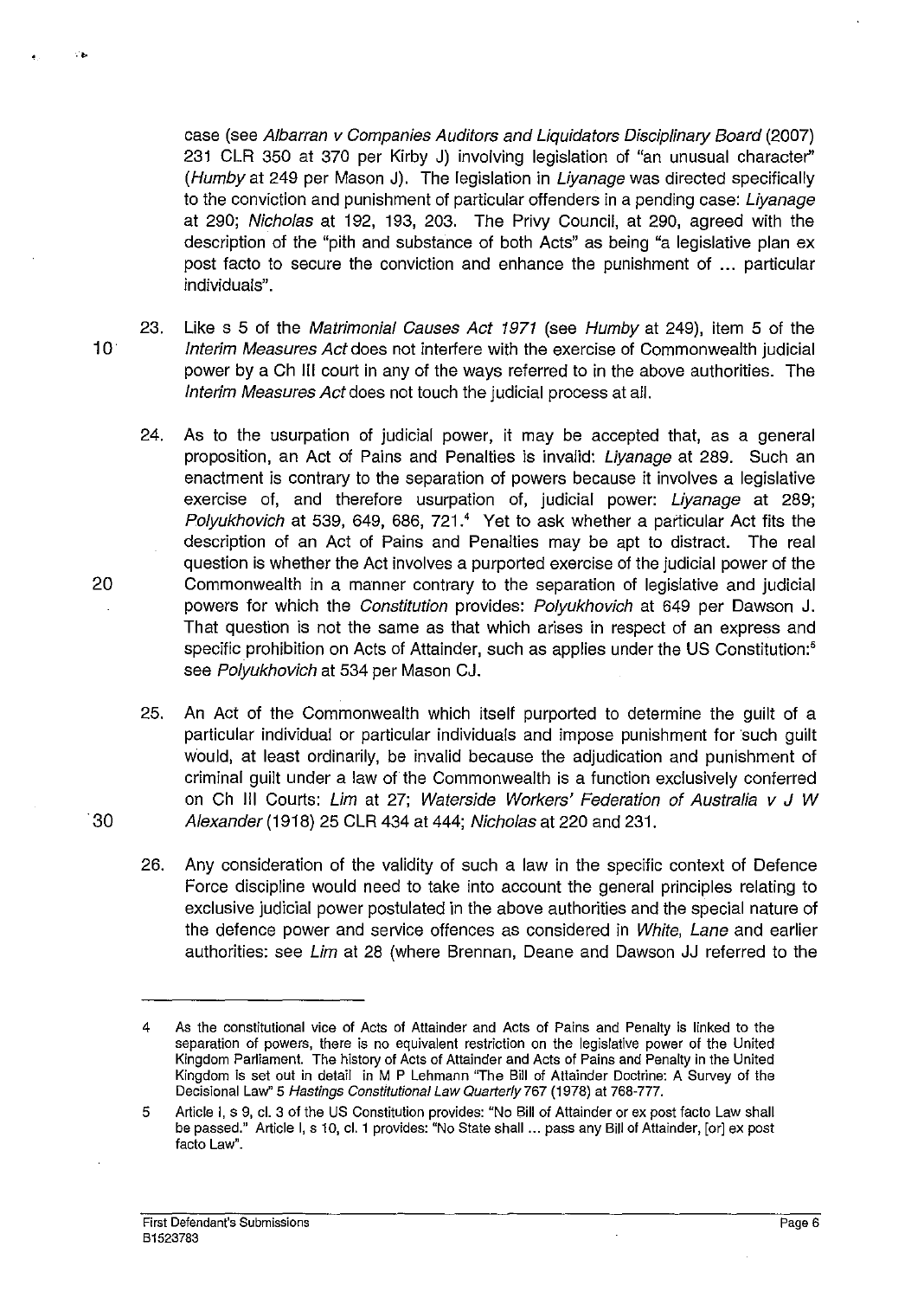power of military tribunals to punish breaches of military discipline as one of the "traditional" powers which may be outside the posited "constitutional immunity from being imprisoned by Commonwealth authority except pursuant to an order by a court in the exercise of the judicial power of the Commonwealth"). It is unnecessary to resolve any such questions for the resolution of the present case. The *Interim* Measures Act does not purport to convict any person, declare any person's guilt or otherwise determine any person's guilt in respect of any offence. The Act does not contain or constitute a "legislative judgment of guilt": Lim at 70 per McHugh J; see also Nicholas at 221 per McHugh J and International Finance Trust Company 10 Limited v New South Wales Crime Commission (2009) 240 CLR 319 at 389 per Heydon J.

- 27. The Interim Measures Act therefore lacks one of the essential elements of an Act of Pains and Penalties: Kariapper v Wijesinha [1968] AC 717 at 734-735; Communist Party Case at 172; Polyukhovich at 535 per Mason CJ, 647 per Dawson J, 721 per McHugh J; Durham Holdings v New South Wales (2001) 205 CLR 399 at 430 per Kirby J; Fardon v Attorney-General (Qld) (2004) 223 CLR 575 at 621 per Gummow J (with whom Hayne J relevantly agreed).<sup>6</sup> A declaration of quilt signifies that the legislature has performed an adjudicative function in respect of the person or persons identified in the Act and substituted its judgment for that of a court: see 20 Polyukhovich at 646 per Dawson J. Historically, this characteristic of "trial by legislature" was made starkly apparent by the practice adopted by the Parliament in dealing with Bills of Attainder and Pains of hearing the person with whom the bill dealt: Communist Party Case at 172 per Latham CJ. The passage of Bills of Attainder and Bills of Pains and Penalties in England was in this and other respects analogous to a criminal trial (see Holdsworth A History of English Law (1924), 185), although no rules of evidence govemed the parliamentary inquiry: Story Commentaries on the Constitution of the United States (1833) §1338; see also M P Lehmann "The Bill of Attainder Doctrine: A Survey of the Decisional Law" 5 Hastings Constitutional Law Quarterly 767 (1978) at 776.
- 30 28. Leaving aside the different considerations which may apply in the context of deiention, there is no support in the Australian authorities for the proposition that an Act which simply imposes on a person or identifiable group of persons liabilities having a punitive character constitutes an Act of Pains and Penalties or, more importantly, constitutes an exercise of the judicial power of the Commonwealth. The enactment of a law which does no more than impose punitive liabilities does not amount to an exercise of the judicial power of the Commonwealth. This much is apparent from the fact that the Commonwealth may legislate to confer on non-Ch III bodies the power to make disciplinary orders or impose liabilities, including those having a punitive character: see Queen v White; ex parte Byrnes (1963) 109 CLR

<sup>,</sup>  Note also the position in the United States where an Act may be characterised as an "Act of Attainder" for the purposes of the constitutional prohibition without an express declaration of guilt if the circumstances of the passage of the bill demonstrate that there has been a legislative determination of guilt: United States v Lovett 328 US 303 (1946) at 316 (although note the dissenting view on this point of Frankfurter J at 321); Nixon v Administrator of General Services 433 US 425 (1977) at 473-474.